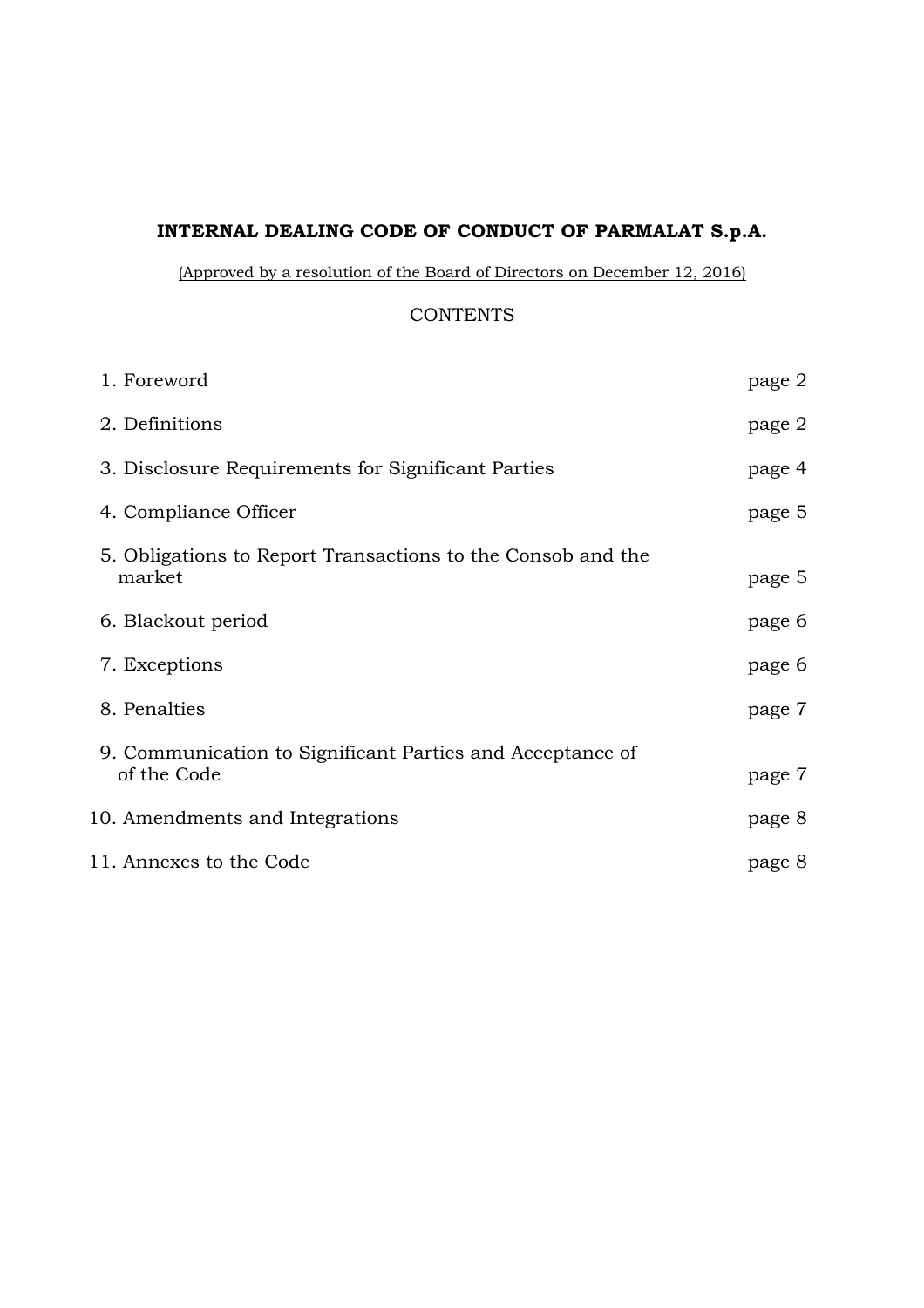#### **1. FOREWORD**

This code of conduct (the "Code") governs issues regarding Internal Dealing, specifically as they relate to Parmalat S.p.A. (the "Company"), and is being adopted to comply, *inter alia,* with the provisions of the laws and regulations listed in Annex 1 to this Code.

The purpose of this Code is to govern the disclosure requirements and modalities, as well as the restrictions on the execution of financial instrument transactions by parties who perform administration, management and control activities ("Significant Parties") and by the parties closely related to them ("Parties Closely Related"), as defined in Article 2 of this Code.

The provisions of this Code are mandatory and, consequently, are binding on all parties to whom they are applicable. Compliance with the Code's rules does not exempt the parties to whom the rules apply from the obligation to comply with other internal, legislative or regulatory rules applicable on each occasion. Consequently, knowledge of the Code's content cannot be construed as substituting for the full knowledge of the applicable laws in effect in this area, which are necessarily cited here by reference.

### **2. DEFINITIONS**

### **2.1 Significant Parties**

For the purposes of this Code, "Significant Parties" shall be understood to mean:

- a) the members of the management and control bodies of Parmalat S.p.A.;
- b) the parties who perform supervisory functions at Parmalat S.p.A. and executives who have access to Insider Information on a regular basis and are authorized to adopt management decisions that could have an impact on the Company's evolution and future prospects; and
- c) any other parties designated in applicable legislation in effect at any given time.

The Board of Directors identified the following as Significant Parties:

- a) the Directors of Parmalat S.p.A.;
- b) the Statutory Auditors of Parmalat S.p.A.;
- c) the Chief Executive Officer and General manager of Parmalat S.p.A.;
- d) the Chief Financial Officer;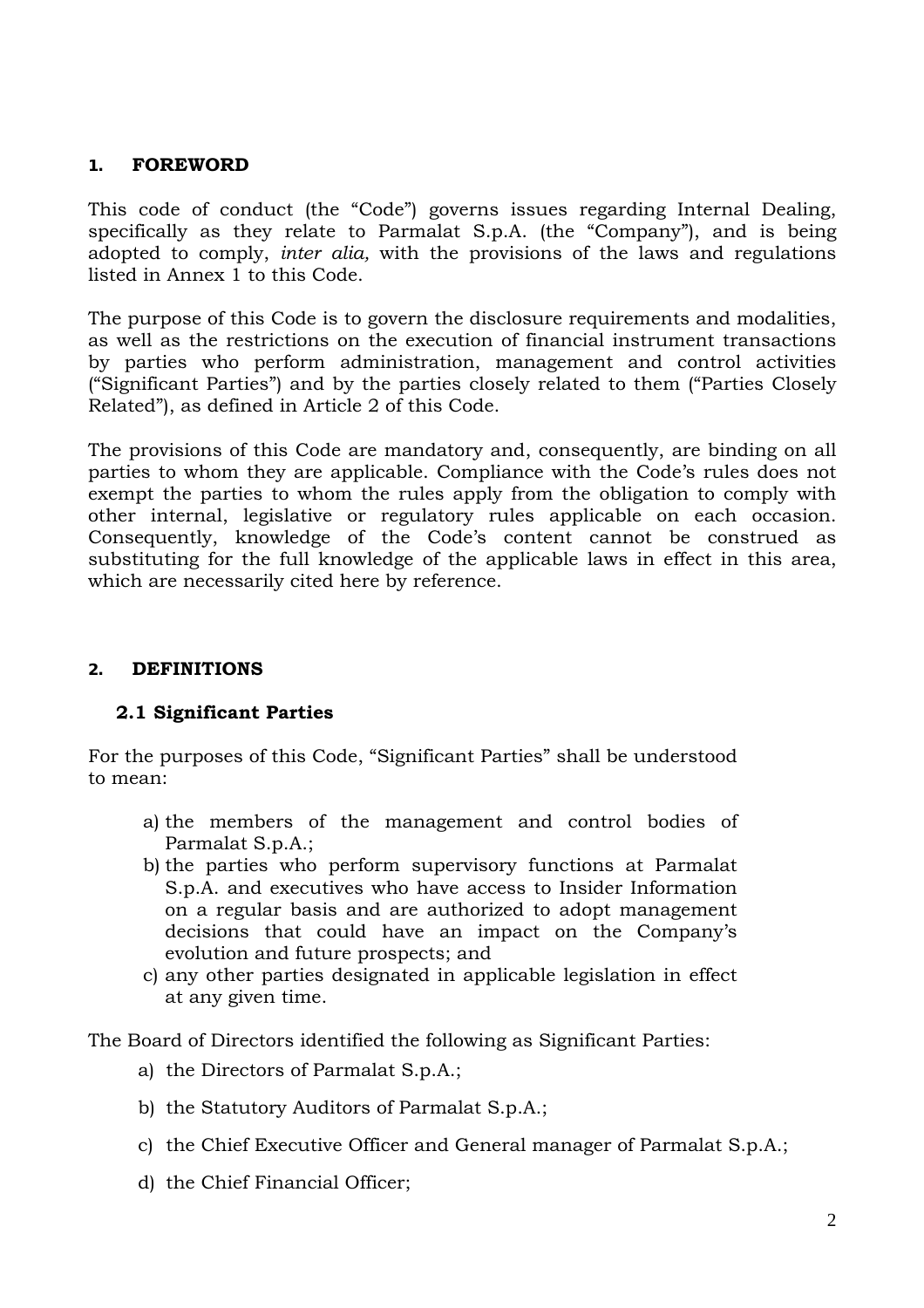- e) the General Counsel of Parmalat S.p.A.;
- f) the Human Resource Manager of Parmalat S.p.A..

The Board of Directors may designate additional Significant Parties, in addition to those listed in this article, based on the work they perform or the assignment they received, and then give instructions to the Compliance Officer for the purpose of updating the list with the names of the Significant Parties.

## **2.2 Parties Closely Related**

For the purpose of this Code, Parties Closely Related to Significant Parties shall be understood to mean:

a) a spouse who is not legally separated (or a partner equivalent to a spouse), dependent children, including the children of the spouse or partner, who have been living at home for at least a year, parents, blood relatives and relatives by marriage of Significant Parties (collectively, the "Significant Family Members");

b) companies, associations, partnerships and trusts in which a Significant Party or a Significant Family Member performs a management function;

c) companies that are controlled directly or indirectly by a Significant Party or a Significant Family Member;

d) associations, partnerships the economic interests of which substantially coincide with those of a Significant Party or a Significant Family Member;

e) trusts established for the benefit of a Significant Party or a Significant Family Member.

## **2.3 Other Definitions**

- Shares shall the understood to mean the common shares of Parmalat S.p.A.
- Insider Information shall be understood to mean the insider information referred to in Article 7 of the Market Abuse Regulation (MAR) directly concerning Parmalat S.p.A.
- Significant Transactions shall be understood to mean all transactions executed for the account of Significant Parties and Parties Closely Related to them involving Financial Instruments. See Annex 2, Part 1, for a list of Significant Transactions, provided by way of example.
- Financial Instruments shall be understood to mean the Shares and debt instruments of Parmalat S.p.A., derivatives, other instruments linked with the abovementioned instruments and the other financial instruments listed in Annex 2, Part 2, of this Code.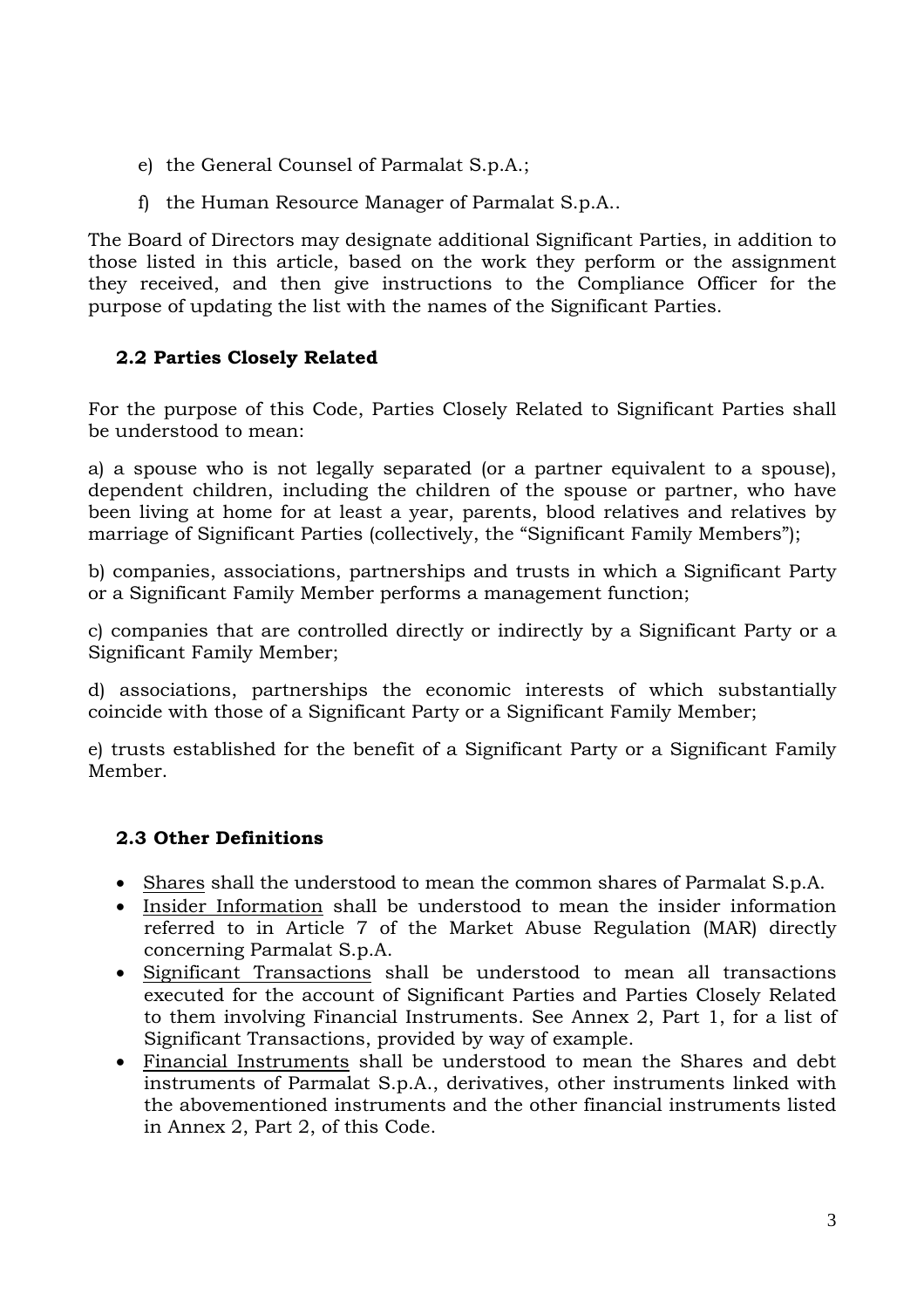## **3. DISCLOSURE REQUIREMENTS FOR SIGNIFICANT PARTIES**

**3.1** Significant Parties shall communicate to the Company or the Consob (in the latter case either personally or through the Company), within three business days from the date of execution, any Significant Transactions executed for their account and/or on behalf of Parties Closely Related to them involving Financial Instruments (it being understood that hereinafter "execution" shall be understood to mean the date of execution of the Significant Transaction), using the form annexed to this Code (Annex 3), which must be signed.

The form provided in Annex 3, shall be transmitted to the Consob by sending it to the address Consob@pec.consob.it (if the sender is required to have certified email) or by regular e-mail to the address protocollo@consob.it, specifying "Ufficio Informazione Mercati" as the addressee and typing "MAR Internal Dealing" at the beginning of the subject line.

**3.2** Relevant Parties who wish to use the Company to communicate Significant Transactions to the Consob, shall, promptly and in any case within two business days from the date of execution of the Significant Transaction, inform the Compliance Officer specifying that they intend to ask the Company to communicate a Significant Transaction to the Consob, on their behalf. Within a day following receipt of the abovementioned communication, the Company shall publish, in accordance with the regulations in effect at the time, the information contained in the communication.

**3.3** Within the deadline specified in Section 3.2 above, the Significant Party shall communicate to the Compliance Officer the Significant Transactions it executed, as follows:

- transmission by e-mail to the e-mail address affari.societari@parmalat.net, or to a different address communicated subsequently in writing by the Compliance Officer, of the form provided in Annex 3 of this Code, duly filled in and signed. Forms may also be obtained from the Compliance Officer.
- If electronic mail should not be available, the abovementioned communication obligations may be satisfied by sending a fax to the numbers +39 0521 808542 and/or +39 02 54106944 or by way of hand delivery, always with advanced notice by telephone, to the following address: Parmalat S.p.A. operational offices - Via delle Nazioni Unite, 4, 43044 Collecchio - Parma Fax No. +39 0521 808542.

Communications to the Consob shall be sent by the Significant Parties, or by the Issuer on behalf of the Significant Parties, by sending the abovementioned form provided in Annex 3 to this Code, with the modalities required by laws and regulations in effect.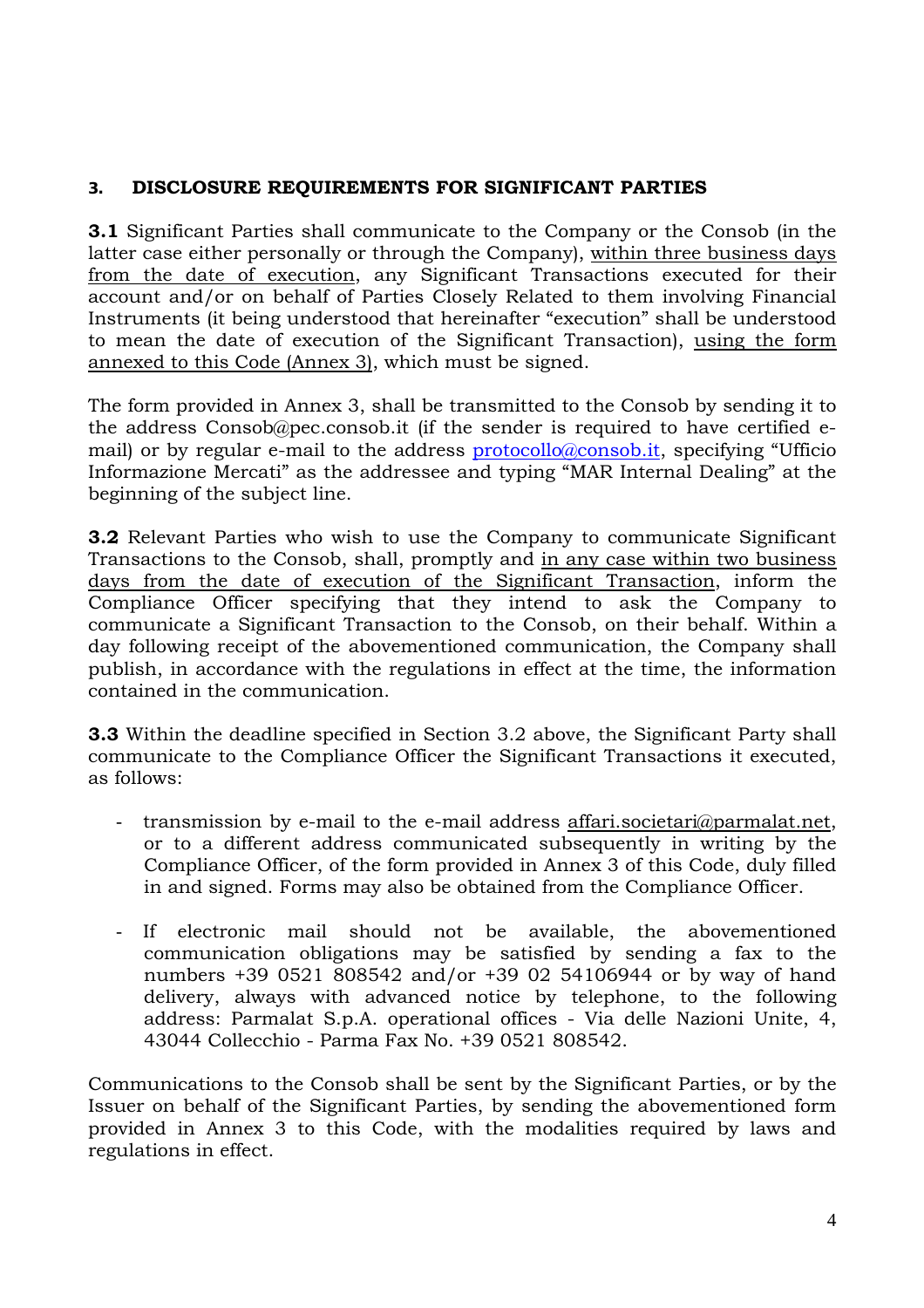#### **3.4 Exemptions**

Transactions the total amount of which is less than 5,000.00 (five thousand) euros by December 31 of each calendar year, or a greater amount established by the regulations applicable at any given time, are exempted from the disclosure obligations subject of this Code.

The amount of 5,000.00 (five thousand) euros, or a greater amount established by the regulations applicable at any given time, is computed by adding (without offsetting) the Transactions executed on behalf of each Significant Party and those executed on behalf of Parties Closely Related the Significant Party.

#### **3.5 Disclosure Requirements for Parties Closely Related**

As required by the provisions of Article 9, Section 5, of the MAR, each Significant Party shall notify in writing to the Parties Closely Related the obligations incumbent upon them pursuant to Article 9 of the MAR and retain a copy of the abovementioned notification and a copy of the Code signed by the Parties Closely Related for acknowledgment and acceptance (Annex A).

#### **4. COMPLIANCE OFFICER**

The Corporate Affairs Manager of Parmalat S.p.A. is the Compliance Officer responsible for receiving, managing and disclosing to the market information concerning the Significant Transactions communicated by the Significant Parties.

The Compliance Officer is also responsible for informing the Board of Statutory Auditors, the Board of Directors and the Oversight Board of any violations of the provisions of this Code he/she may identify or become aware of in the performance of his/her duties.

A copy of the Code updated from time to time shall be held on file by the Compliance Officer and shall be available to all Significant Parties.

Should the Compliance Officer be absent or unavailable, the functions detailed in this Article 4 will be performed by a person designated by the Compliance Officer.

#### **5. OBLIGATIONS TO REPORT TRANSACTIONS TO THE CONSOB AND THE MARKET**

Upon request by the Significant Parties, if they declare that they do not intend to comply directly with their reporting obligations under Article 3.1 above, Parmalat S.p.A., through the Compliance Officer, shall communicate to the Consob the Significant Transactions executed by Significant Parties and Parties Closely Related to them—provided said Parties submitted beforehand their request and the form provided in Annex 3, pursuant to Sections 3.2 and 3.3 above—within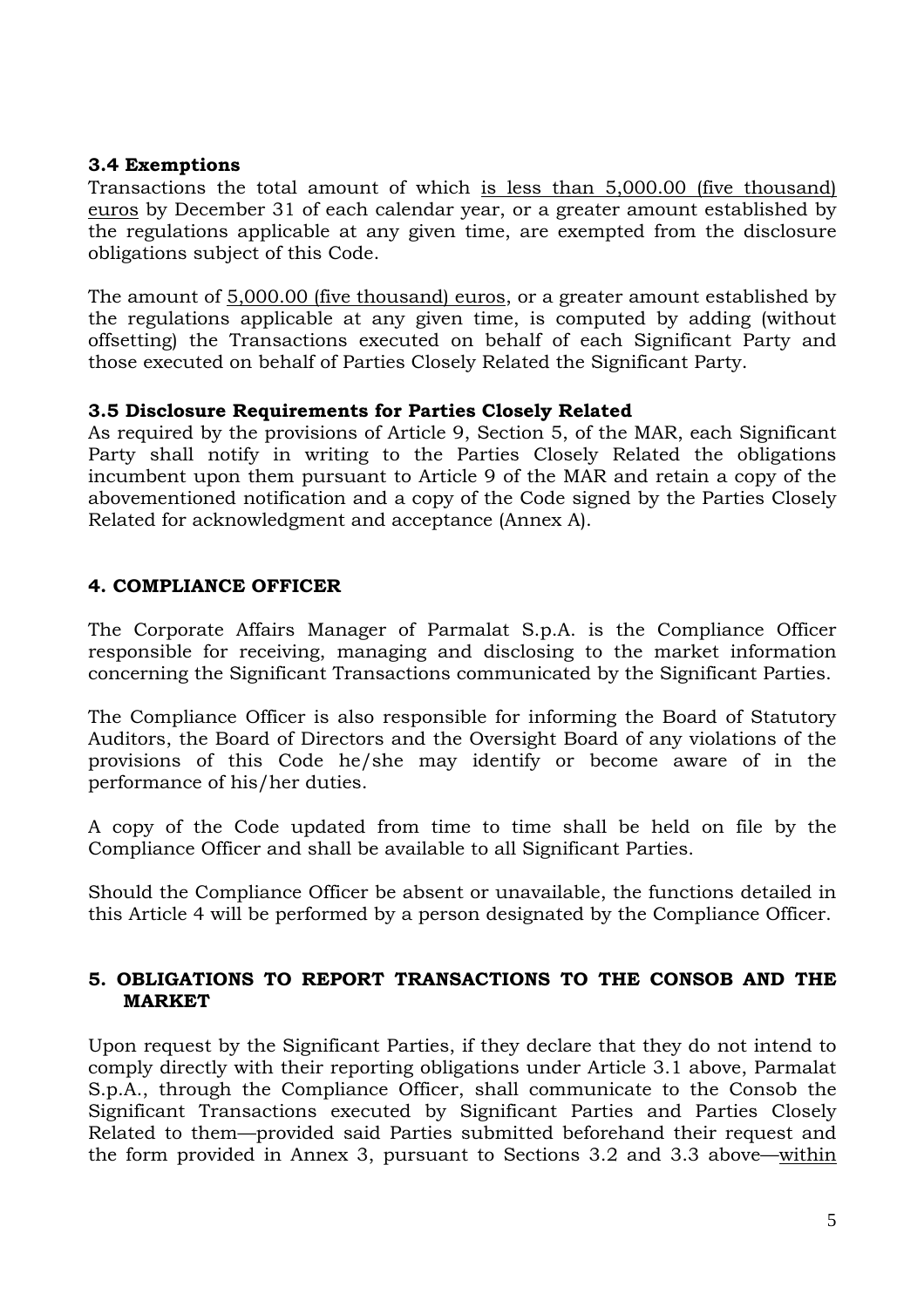and not later than three business days from the date of execution of the Significant Transaction.

Parmalat S.p.A., through the Compliance Officer, shall publish (with the modalities required by the regulations in effect), through the authorized online publication system that the Company uses, the information it received from the Significant Parties within and not later than three business days from the date of execution of the Significant Transaction, concurrently sending the information to the authorized storage mechanism.

A copy of the communications disclosed to the market will then be published also on the Issuer's website ("Governance/Internal Dealing" page) by the time when stock market trading is scheduled to begin on the day after the communication is published.

## **6. BLACKOUT PERIOD**

Significant Parties may not execute Significant Transactions, for their own account or on behalf of third parties, directly or indirectly, involving Financial Instruments during a period of 30 calendar days prior to the communication to the market that the Board of Directors approved the draft annual financial statements, the semiannual report and other interim financial reports, the publication of which is mandatory pursuant to the regulations in effect at the time (hereinafter the "Blackout Period"). Each Blackout Period shall end upon the communication to the public of a press release concerning the approval of the accounting data.

### **7. EXCEPTIONS**

Significant Parties may be allowed to execute transactions, for their own account or on behalf of third parties, during a Blackout Period:

- a. based on a case-by-case assessment of exceptional conditions, such as severe financial difficulties that require the immediate sale of Shares; or
- b. because on the nature of the transaction, in the case of transactions executed concurrently or in connection with compensation plans or stock grant plans, the establishment of a guarantee on, or acquisition of a right for the subscription or grant or purchase of Shares, or in the case of transactions that do not alter the ownership of a Financial Instrument, pursuant to Article 9 of Regulation (EU) 522/2016.

The Significant Party shall send to Parmalat's Board of Directors a reasoned written request at least eight days before the scheduled date for the execution of the Significant Transaction. Said written request shall set forth, in situations such as those referred to sub (a) in the first paragraph of this article, a description of the Transaction and a reasonably detailed explanation of the circumstances that make the immediate sale of the Shares necessary and the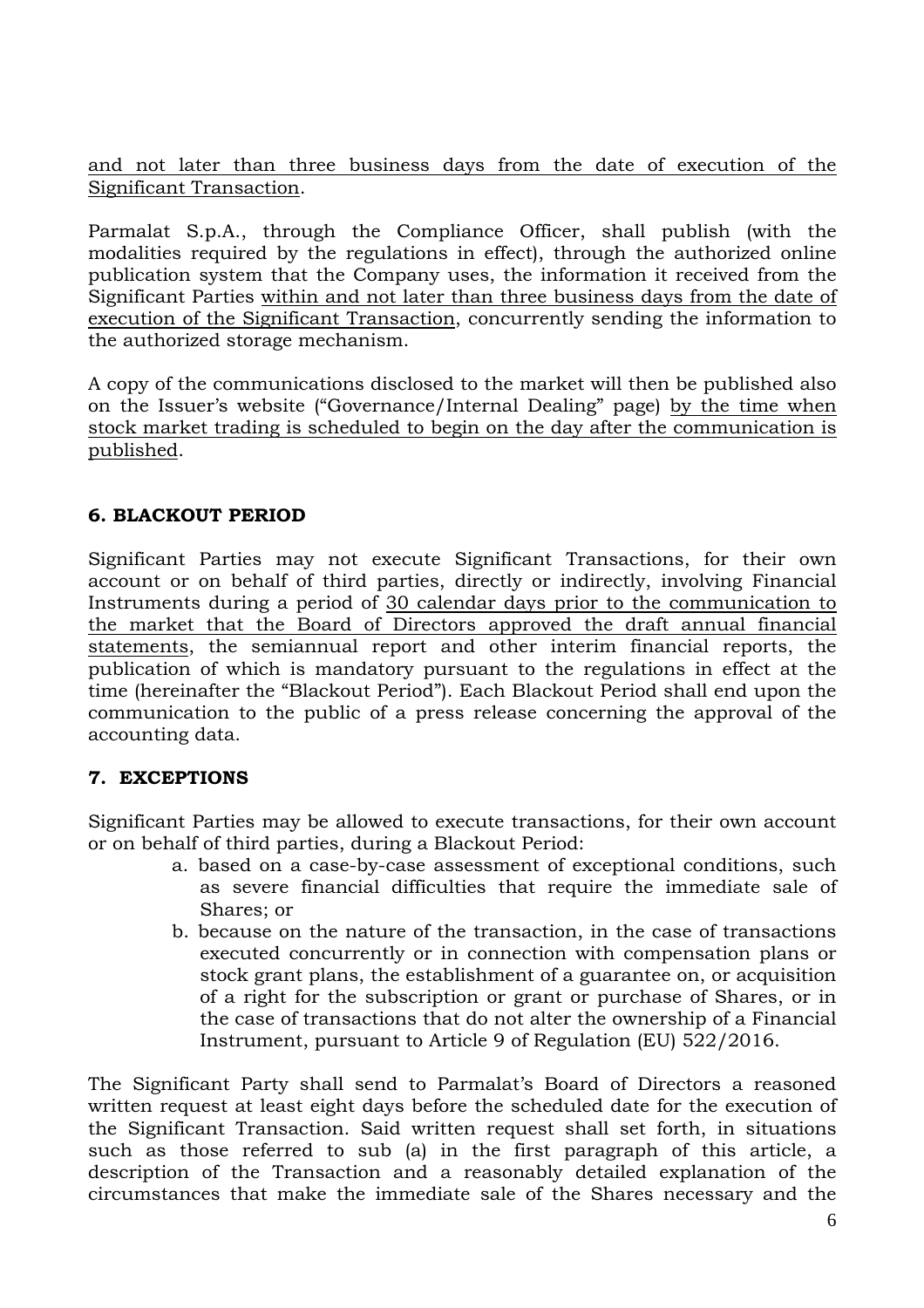reasons why the sale of the Shares is the only reasonable method for obtaining the needed funds; and, in situations such as those referred to sub (b) in the first paragraph of this article, an indication of the number and type of Financial Instruments involved, as well as the reasons why the execution of a Significant Transaction during a Blackout Period is necessary or expedient.

The Company's Board of Directors, in assessing whether to allow the execution of a transaction during a Blackout Period, shall adhere to the criteria and provisions of Articles 8 and 9 of Delegated Regulation (EU) 522.

### **8. PENALTIES**

In addition to the penalties set forth in Title I *bis*, Chapter II, Article 184 and following articles of Legislative Decree No. 58/1998 and other laws in effect at any given time, the Company reserves the right to seek relief for any damages and/or liability that it may incur as a result of conduct in violation of this Code and impose the following penalties:

- (i) for employees, the disciplinary actions allowed under current laws and the applicable collective bargaining agreements;
- (ii) for any other associates, the termination of the working relationship with or without notice;
- (iii) for Directors and Statutory Auditors, a motion asking their dismissal for cause at the next Shareholders' Meeting.

#### **9. COMMUNICATION TO SIGNIFICANT PARTIES AND ACCEPTANCE OF THE CODE**

Acceptance of this Code by each Significant Party shall be indicated by signing the form annexed to this Code (Annex 5 – Form 2) and a copy of the Code.

The Compliance Officer shall send to the Significant Parties the communication annexed to the Code as Annex 5 – Form 1, together with a copy of the Code.

Upon receiving the Code, Significant Parties: (a) shall sign a copy of the Internal Dealing Code and an affidavit declaring full understanding and acceptance of the Code, drawn up consistent with the template provided in Annex 5 – Form 2, also attesting that they undertake to notify in writing to the Parties Closely Related to them the obligations to disclose Significant Transactions, and ensure, pursuant to Article 1381 of the Italian Civil Code, that the Parties Closely Related comply faithfully with these obligations; (b) shall promptly, and in any case within 10 (ten) business days from receipt of a copy of the Code, send the abovementioned affidavit to the Compliance Officer, together with a copy of the Code signed by them, using one of methods listed in Article 3.3 of the Code. The Compliance Officer is responsible for establishing and promptly updating a list with the names of the Significant Parties and the Parties Closely Related to them.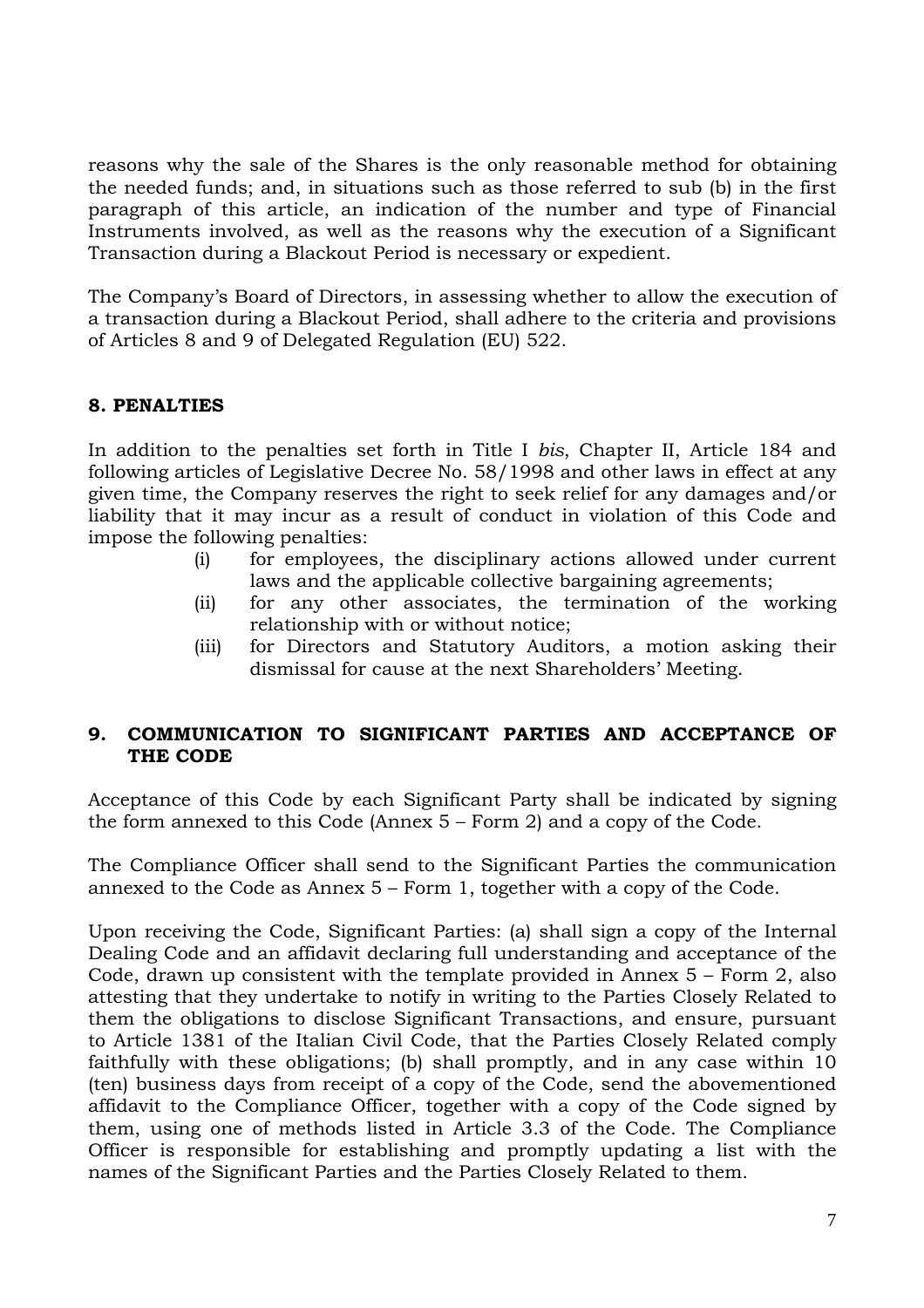#### **10. AMENDMENTS AND INTEGRATIONS**

The Board of Directors of Parmalat S.p.A. shall have jurisdiction on amending and integrating this Code, except as noted below.

The Chairman of the Board of Directors and the Chief Executive Officer shall have the power to amend this Code to make it consistent with new laws and/or guidelines issued by the relevant Authorities, subsequently informing the Company's Board of Directors of their actions at the next scheduled Board meeting.

The Compliance Officer is responsible for monitoring the Code's effectiveness and functionality over time; to that effect, he/she shall submit proposals to update the Code to the Board of Directors.

### **11. ANNEXES TO THE CODE**

The Code includes the following annexes:

**Annex 1.** Legislative and Regulatory Framework

**Annex 2.** List of Significant Transactions – List of Financial Instruments

**Annex 3**. Facsimile – Form for the Communication of Significant Transaction by Significant Parties

**Annex 4.** Template for the Notification by Significant Parties to Parties Closely Related to Them of the Obligations Incumbent Upon the Parties Closely Related under the laws in effect

#### **Annex 5.**

Form 1: Communication by the Company to Significant Parties

- Form 2: Affidavit Declaring Full Understanding and Acceptance

**Annex 6**. Privacy Disclosure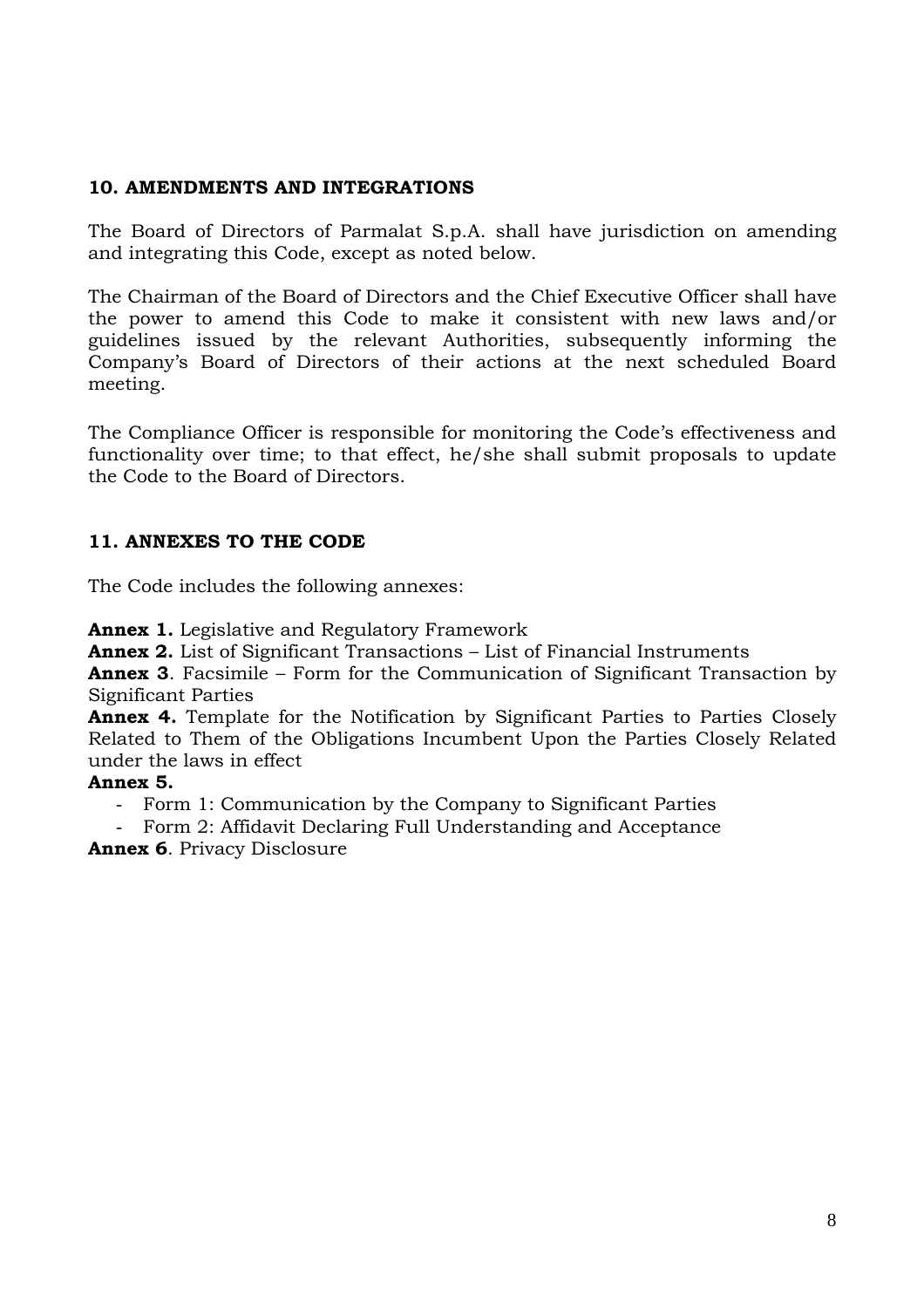#### **Annex 1. Legislative and Regulatory Framework**

Internal dealing issues are governed by this Code and by the provisions of the following laws and regulations:

- Regulation (EU) 596/2014 of the European Parliament and Council of April 16, 2014 on market abuse (Market Abuse Regulation or MAR), which repealed Directive 2003/6/EC of the European Parliament and Council and Directives 2003/124/EC, 2003/125/EC and 2004/72/EC of the Commission.
- Commission Implementing Regulation (EU) 2016/523 of March 10, 2016, setting forth implementing technical standards with regard to the form and template for notification and public disclosure of transactions executed by persons who perform management, control or oversight functions, in accordance with Regulation (EU) 596/2014 of the European Parliament and Council ((EU) Implementing Regulation).
- Commission Implementing Regulation (EU) 2016/522 of December 17, 2015 supplementing Regulation (EU) 596/2014 of the European Parliament and Council regarding the exemption of certain public entities and the central banks of non-EU countries, market manipulation indicators, communication thresholds, authorities with jurisdiction over notification of postponements, permission to execute transactions during blackout periods and types of transactions executed by persons who perform management, control or oversight functions subject to notification ((EU) Delegated Regulation).
- Legislative Decree No. 58 of February 24, 1998, setting forth the "unified text of the provisions governing financial intermediation," as amended and integrated (hereinafter the "TUF").
- Regulation approved by Consob Resolution No. 11971 of May 14, 1999, as amended and integrated (hereinafter the "Issuers' Regulation").
- Regulation governing the markets organized and operated by Borsa Italiana S.p.A. (hereinafter the "Stock Market Regulation").
- Instructions currently in effect for the Stock Market Regulation (hereinafter the "Instructions").

In case of doubt, terms that are not defined in this Code shall be interpreted in accordance with the laws and regulations listed above.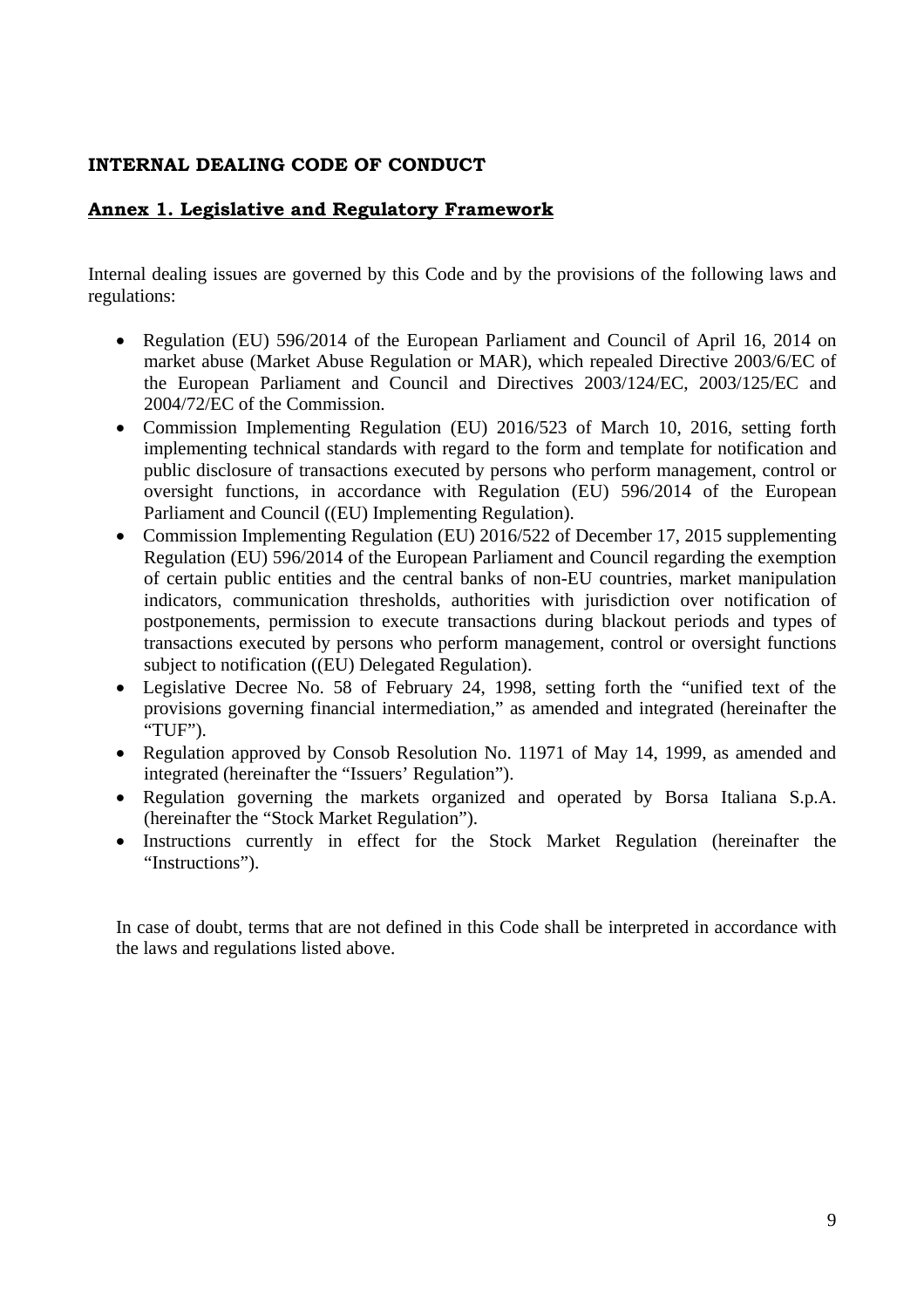### **Annex 2. – Part 1 – List of Significant Transactions**

This non-exhaustive list is provided merely by way of example.

Significant Transactions include:

(a) purchases, sales, short sales, subscriptions and exchanges;

(b) acceptance or exercise of options, including options awarded to Significant Parties or employees

as part of the compensation owed to them and sales of shares obtained through the exercise of options;

(c) execution of exchange contracts tied to stock indices and the exercise of such contracts;

(d) transactions involving or tied to derivatives, including transactions settled in cash;

(e) execution of a net basis contract involving a Company financial instrument;

(f) purchasing, selling or exercising rights, including put and call options, and warrants;

(g) underwriting a capital increaser or a placement of debt securities;

(h) transactions involving derivatives and financial instruments tied to a Parmalat debt security, including credit default swaps;

(i) conditional transactions predicated on the satisfaction of certain conditions and the actual implementation of a transaction;

(j) automatic or non-automatic conversion of a financial instrument into another financial instrument, including the exchange of convertible bonds into shares;

(k) charitable contributions and gifts given or received and inheritances received;

(l) borrowing or lending Parmalat Shares or debt securities or derivative or other financial instruments linked to them;

(m) pledging or lending financial instruments by or on behalf of Significant Parties or Parties Closely Related to them;

(n) transactions executed by parties who structure or implement transactions on a professional basis or by anyone who does so on behalf or for the benefit of Significant Parties or Parties Closely Related to them, including when discretionary power is exercised;

(o) transactions executed in connection with a life insurance, as defined in Directive 2009/138/EC of the European Parliament and Council, in which:

- (i) the insured is a Significant Party or a Party Closely Related to the Significant Party;
- (ii) the investment risk is borne by the insured;
- (iii) the insured has the power or discretionary authority to make investment decision in relation to specific financial instruments part of the life insurance in question or to execute transactions involving the specific financial instruments of that life insurance.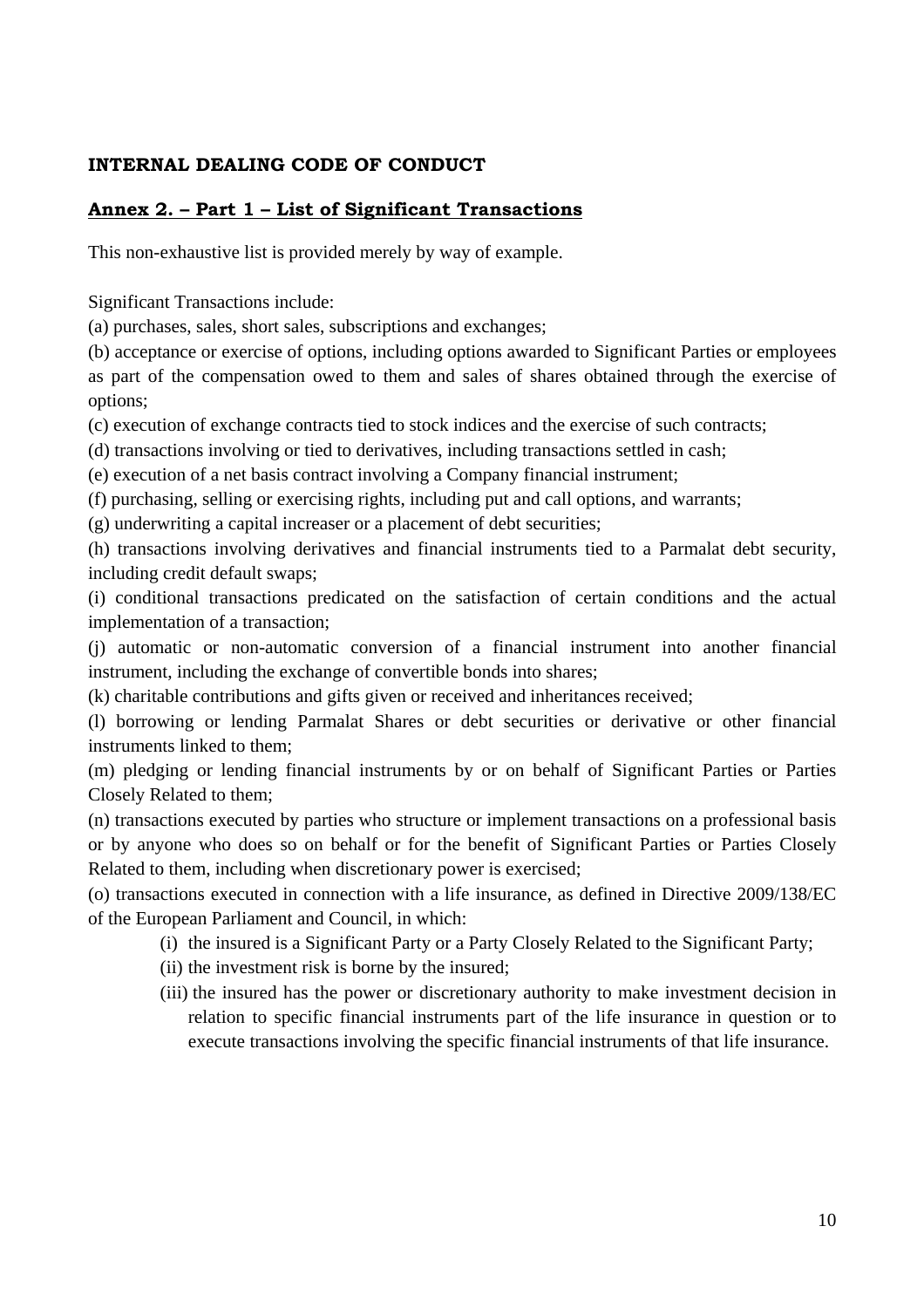#### **Annex 2. – Part 2 – List of Financial Instruments**

*(as set forth in Article 4, Section 1, Item 15) of Directive 2014/65/EU)* 

Pursuant to Directive 2014/65/EU, Article 4, Section 1, Item 15, "financial instruments" shall be understood to mean:

- 1. Securities;
- 2. Money-market instruments;
- 3. Units in collective investment undertakings;

4. Options, futures, swaps, forward rate agreements and any other derivative contracts relating to securities, currencies, interest rates or yields, emission allowances or other financial derivatives instruments, financial indices or financial measures which may be settled physically or in cash;

5. Options, futures, swaps, forwards and any other derivative contracts relating to commodities that must be settled in cash or may be settled in cash at the option of one of the parties other than by reason of default or other termination event;

6. Options, futures, swaps, and any other derivative contract relating to commodities that can be physically settled provided that they are traded on a regulated market, a MTF, or an OTF, except for wholesale energy products traded on an OTF that must be physically settled;

7. Options, futures, swaps, forwards and any other derivative contracts relating to commodities, that can be physically settled not otherwise mentioned in point 6 of this Section and not being for commercial purposes, which have the characteristics of other derivative financial instruments;

8. Derivative instruments for the transfer of credit risk;

9. Financial contracts for differences;

10. Options, futures, swaps, forward rate agreements and any other derivative contracts relating to climatic variables, freight rates or inflation rates or other official economic statistics that must be settled in cash or may be settled in cash at the option of one of the parties other than by reason of default or other termination event, as well as any other derivative contracts relating to assets, rights, obligations, indices and measures not otherwise mentioned in this Section, which have the characteristics of other derivative financial instruments, having regard, *inter alia,* to whether they are traded on a regulated market, OTF, or MTF;

11. Emission allowances consisting of any units recognized for compliance with the requirements of Directive 2003/87/EC (Emissions Trading Scheme).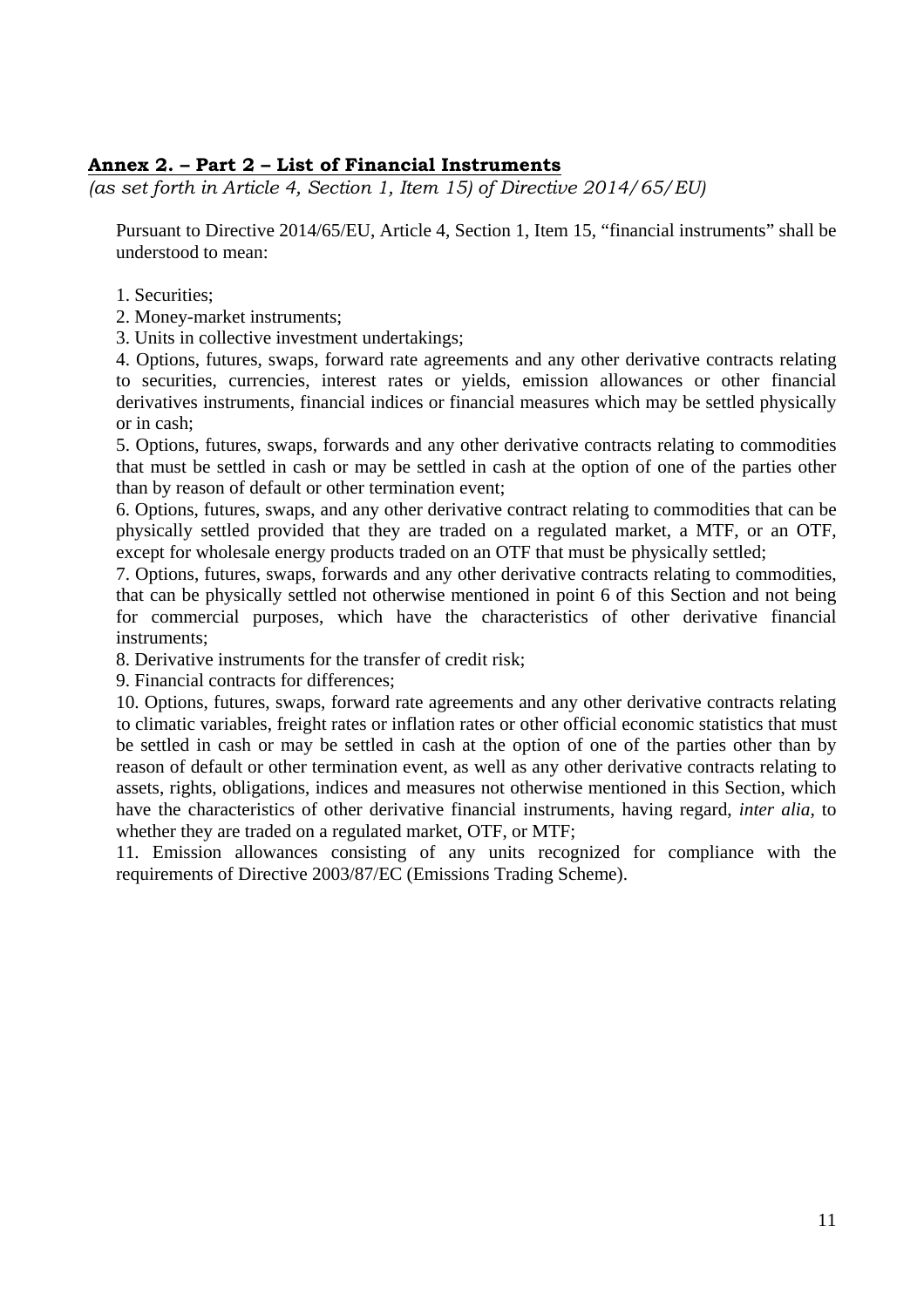#### **Annex 3. Facsimile – Form for the Communication of Significant Transaction by Significant Parties**

**Template for the notification and disclosure to the public of transactions executed by parties who perform management, control and oversight functions and parties closely related to them** 

| 1                | Data about the party who exercises management, control and oversight functions/to its closely related party                                                                                        |                                                                                                                                                                                                                                                                                                                                                                                        |  |  |
|------------------|----------------------------------------------------------------------------------------------------------------------------------------------------------------------------------------------------|----------------------------------------------------------------------------------------------------------------------------------------------------------------------------------------------------------------------------------------------------------------------------------------------------------------------------------------------------------------------------------------|--|--|
|                  | a) Name                                                                                                                                                                                            | [For individuals: first and last name]                                                                                                                                                                                                                                                                                                                                                 |  |  |
|                  |                                                                                                                                                                                                    | [For companies: full name, including legal status, as stated in the register to which they<br>belong, if applicable]                                                                                                                                                                                                                                                                   |  |  |
| $\boldsymbol{2}$ | <b>Reason for the notification</b>                                                                                                                                                                 |                                                                                                                                                                                                                                                                                                                                                                                        |  |  |
|                  | a) Position/qualification                                                                                                                                                                          | [For parties who exercise management, control and oversight functions: state the<br>position (e.g., Chief Executive Officer, Chief Financial Officer) held at the issuer, at a<br>participant in the emission allowance market, an auction platform, an auction<br>commissioner, an auction overseer]                                                                                  |  |  |
|                  |                                                                                                                                                                                                    | [For parties closely related:                                                                                                                                                                                                                                                                                                                                                          |  |  |
|                  |                                                                                                                                                                                                    | - specify that the notification concerns a party closely related to a party who<br>exercises management, control and oversight functions;                                                                                                                                                                                                                                              |  |  |
|                  |                                                                                                                                                                                                    | — first and last name of the relevant person who exercises management, control and<br>oversight functions.]                                                                                                                                                                                                                                                                            |  |  |
|                  | b) Initial notification/<br>correction                                                                                                                                                             | [Specify whether it is an initial notification or a correction of an earlier notification. If<br>it is a correction explain the error that is being corrected with this notification.]                                                                                                                                                                                                 |  |  |
| $\mathbf{3}$     | auction commissioner or the auction overseer                                                                                                                                                       | Data concerning the issuer, the participant in the emission allowance market, the auction platform, the                                                                                                                                                                                                                                                                                |  |  |
|                  | a) Name                                                                                                                                                                                            | [Full name of the entity]                                                                                                                                                                                                                                                                                                                                                              |  |  |
|                  | b) LEI                                                                                                                                                                                             | [Identification code of the legal entity, consistent with the LEI identifier of the<br>ISO 17442 standard.]                                                                                                                                                                                                                                                                            |  |  |
|                  | 4 Data concerning the transaction: repeat this section i) for each type of instrument; ii) each type of<br>transaction; iii) each date; and iv) each location where the transactions were executed |                                                                                                                                                                                                                                                                                                                                                                                        |  |  |
|                  | a) Description of the financial<br>instrument, type of<br>instrument<br>Identification code                                                                                                        | [- Specify the type of instrument:<br>$-$ a share, a debt instrument, a derivative of a financial instrument tied to a<br>share or a debt instrument;<br>- an emission allowance, a product subject of an auction based on emission<br>allowances or a derivative based on emission allowances.<br>- Identification code as defined in the Delegated Regulation of the Commission that |  |  |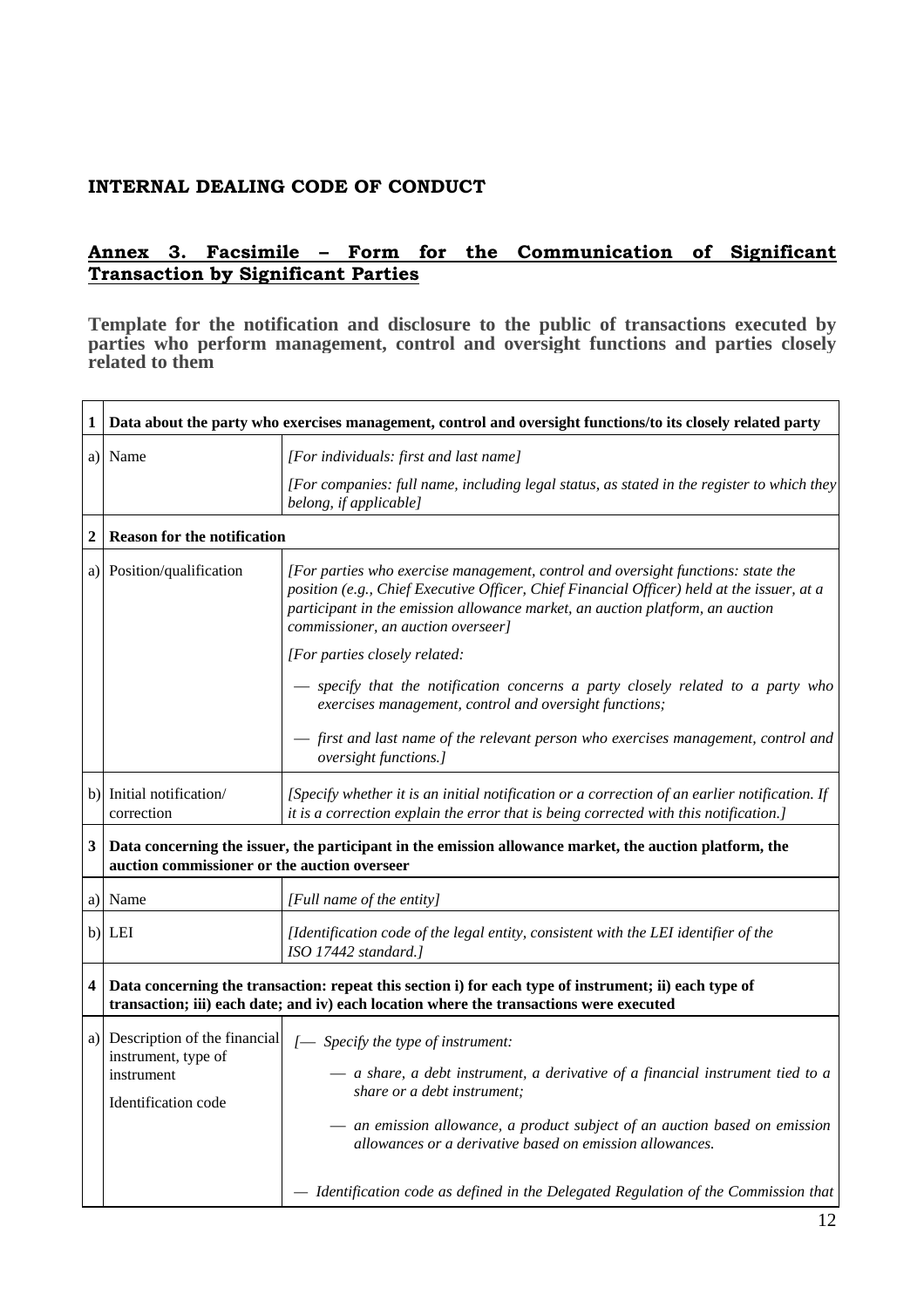|                               | 600/2014.1                                                                                                                                                                                                                                                                                                                                                                                                                                                                                                                                                                                                                                                                                                                                                                                                                                                                                | integrate the Regulation (EU) $600/2014$ of the European Parliament and Council<br>concerning technical regulatory standards for the reporting of transactions to the<br>relevant authorities, as adopted pursuant to Article26 of Regulation (EU) |  |
|-------------------------------|-------------------------------------------------------------------------------------------------------------------------------------------------------------------------------------------------------------------------------------------------------------------------------------------------------------------------------------------------------------------------------------------------------------------------------------------------------------------------------------------------------------------------------------------------------------------------------------------------------------------------------------------------------------------------------------------------------------------------------------------------------------------------------------------------------------------------------------------------------------------------------------------|----------------------------------------------------------------------------------------------------------------------------------------------------------------------------------------------------------------------------------------------------|--|
| b) Type of transaction        | [Description of the type of transaction using, if needed, the transaction types listed in<br>Article 10 of Delegated Regulation (EU) $2016/522^{(1)}$ of the Commission adopted<br>pursuant to Article 19, Section 14, of Regulation (EU) 596/2014 or one of the specific<br>examples provided in Article 19, Section 7, of Regulation (EU) 596/2014.<br>Pursuant to Article 19, Section 6, Letter e), of Regulation (EU) 596/2014, specify<br>whether the transaction in tied to the use of stock option plans.]                                                                                                                                                                                                                                                                                                                                                                         |                                                                                                                                                                                                                                                    |  |
| c) Price(s) and quantity(ies) | Price(s)                                                                                                                                                                                                                                                                                                                                                                                                                                                                                                                                                                                                                                                                                                                                                                                                                                                                                  | <b>Quantity(ies)</b>                                                                                                                                                                                                                               |  |
|                               | [If more transactions of the same type (purchase, sale, receipt or granting of loan, etc.)<br>involving the same financial instrument or the same emission allowance are made on<br>the same day and at the same location, specify in this field the prices and quantities of<br>these transactions using to columns as shown and adding new rows as necessary.<br>Use the standards applicable to price and quantity data, including, if needed, the<br>currency for the price and the currency for the quantity, in accordance with the<br>definition provided in the Delegated Regulation of the Commission that integrates<br>Regulation (EU) 600/2014 of the European Parliament and Council insofar as it<br>concerns the technical regulatory standards for reporting transactions to the relevant<br>Authorities adopted pursuant to Article 26 of the Regulation (EU) 600/2014.] |                                                                                                                                                                                                                                                    |  |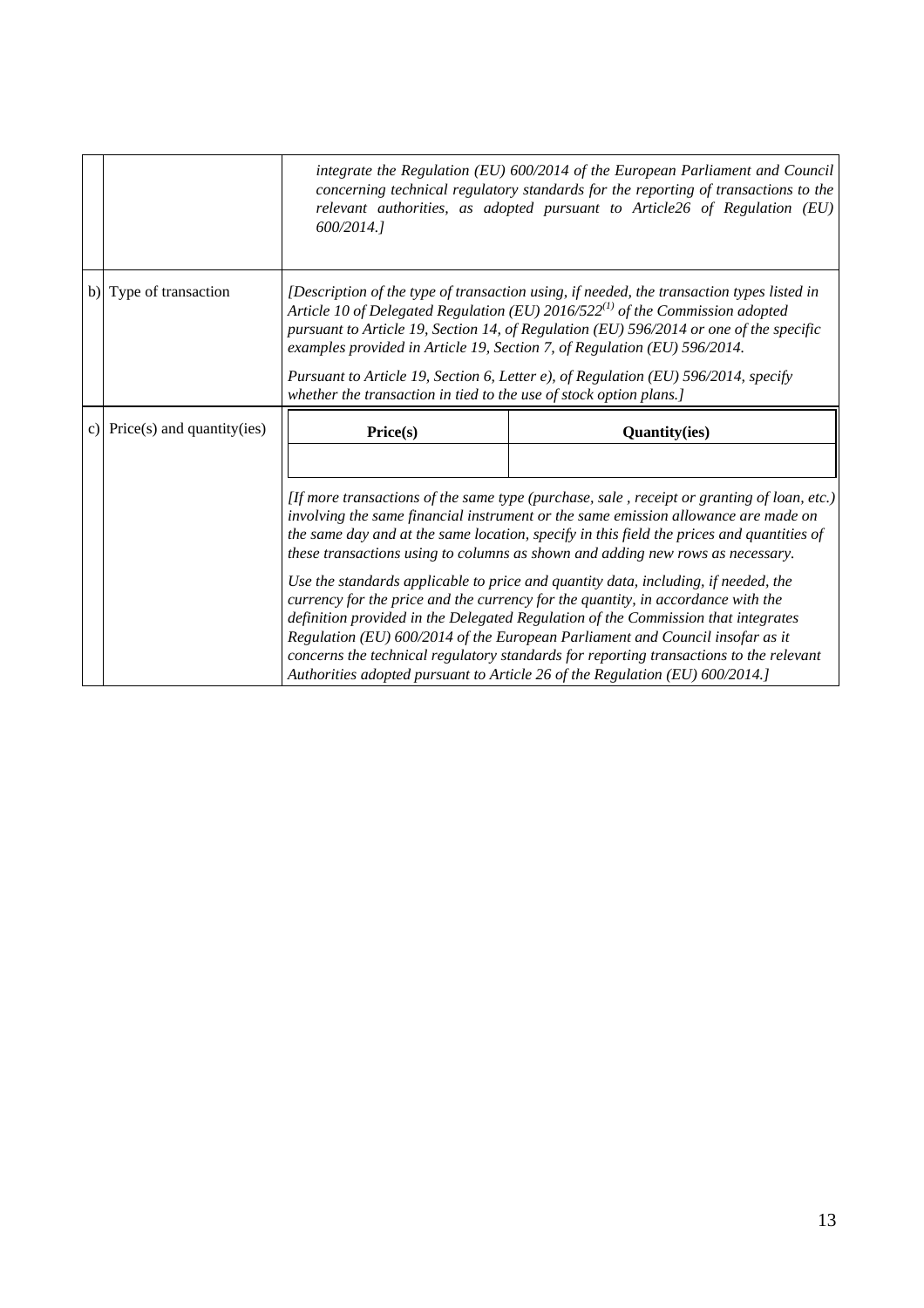|    | d) Aggregated information   | [The quantities of multiple transactions are aggregated when the transactions:                                                                                                                                                                                                                                                                                                                                                                                                                                                                                                                                                                                             |  |
|----|-----------------------------|----------------------------------------------------------------------------------------------------------------------------------------------------------------------------------------------------------------------------------------------------------------------------------------------------------------------------------------------------------------------------------------------------------------------------------------------------------------------------------------------------------------------------------------------------------------------------------------------------------------------------------------------------------------------------|--|
|    | - Aggregated quantity       | - involve the same financial instrument or the same emission allowance;                                                                                                                                                                                                                                                                                                                                                                                                                                                                                                                                                                                                    |  |
|    | - Price                     | are of the same type;                                                                                                                                                                                                                                                                                                                                                                                                                                                                                                                                                                                                                                                      |  |
|    |                             | are executed on the same day; and                                                                                                                                                                                                                                                                                                                                                                                                                                                                                                                                                                                                                                          |  |
|    |                             | are executed at the same location.                                                                                                                                                                                                                                                                                                                                                                                                                                                                                                                                                                                                                                         |  |
|    |                             | Use the standards applicable to quantity data, including, if needed, the currency for the<br>quantity, in accordance with the definition provided in the Delegated Regulation of the<br>Commission that integrates Regulation (EU) 600/2014 of the European Parliament and<br>Council insofar as it concerns the technical regulatory standards for reporting<br>transactions to the relevant Authorities adopted pursuant to Article 26 of the Regulation<br>$(EU)$ 600/2014.]                                                                                                                                                                                            |  |
|    |                             | [Price information:                                                                                                                                                                                                                                                                                                                                                                                                                                                                                                                                                                                                                                                        |  |
|    |                             | if only a single transaction, the price of the price of that transaction;                                                                                                                                                                                                                                                                                                                                                                                                                                                                                                                                                                                                  |  |
|    |                             | if the quantities of multiple transactions are aggregated,: the weighted average<br>price for the aggregated transactions.                                                                                                                                                                                                                                                                                                                                                                                                                                                                                                                                                 |  |
|    |                             | Use the standards applicable to price data, including, if needed, the currency for the<br>price, in accordance with the definition provided in the Delegated Regulation of the<br>Commission that integrates Regulation (EU) 600/2014 of the European Parliament and<br>Council insofar as it concerns the technical regulatory standards for reporting<br>transactions to the relevant Authorities adopted pursuant to Article 26 of the Regulation<br>$(EU)$ 600/2014.]                                                                                                                                                                                                  |  |
|    | e) Transaction date         | [Date of execution of the notified transaction.                                                                                                                                                                                                                                                                                                                                                                                                                                                                                                                                                                                                                            |  |
|    |                             | Use the ISO 8601 format: YYYY-MM-DD, UTC time.]                                                                                                                                                                                                                                                                                                                                                                                                                                                                                                                                                                                                                            |  |
| f) | <b>Transaction location</b> | [Name and identification code of the trading venue in accordance with MiFID, the<br>systematic internalizer or a trading platform organized outside the European Union<br>where the transaction was executed, as defined by the Delegated Regulation of the<br>Commission that integrates Regulation (EU) 600/2014 of the European Parliament and<br>Council insofar as it concerns the technical regulatory standards for reporting<br>transactions to the relevant Authorities adopted pursuant to Article 26 of the Regulation<br>$(EU)$ 600/2014, or<br>if the transaction was not executed in one of the venues mentioned above, enter<br>"outside a trading venue."] |  |

<sup>(1</sup> ) Commission Implementing Regulation (EU) 2016/522 of December 17, 2015 supplementing Regulation (EU) 596/2014 of the European Parliament and Council regarding the exemption of certain public entities and the central banks of non-EU countries, market manipulation indicators, communication thresholds, authorities with jurisdiction over notification of postponements, permission to execute transactions during blackout periods and types of transactions executed by persons who perform management, control or oversight functions subject to notification (see page 1 of the *Official Journal*).

### [INITIALED, DATED AND SIGNED]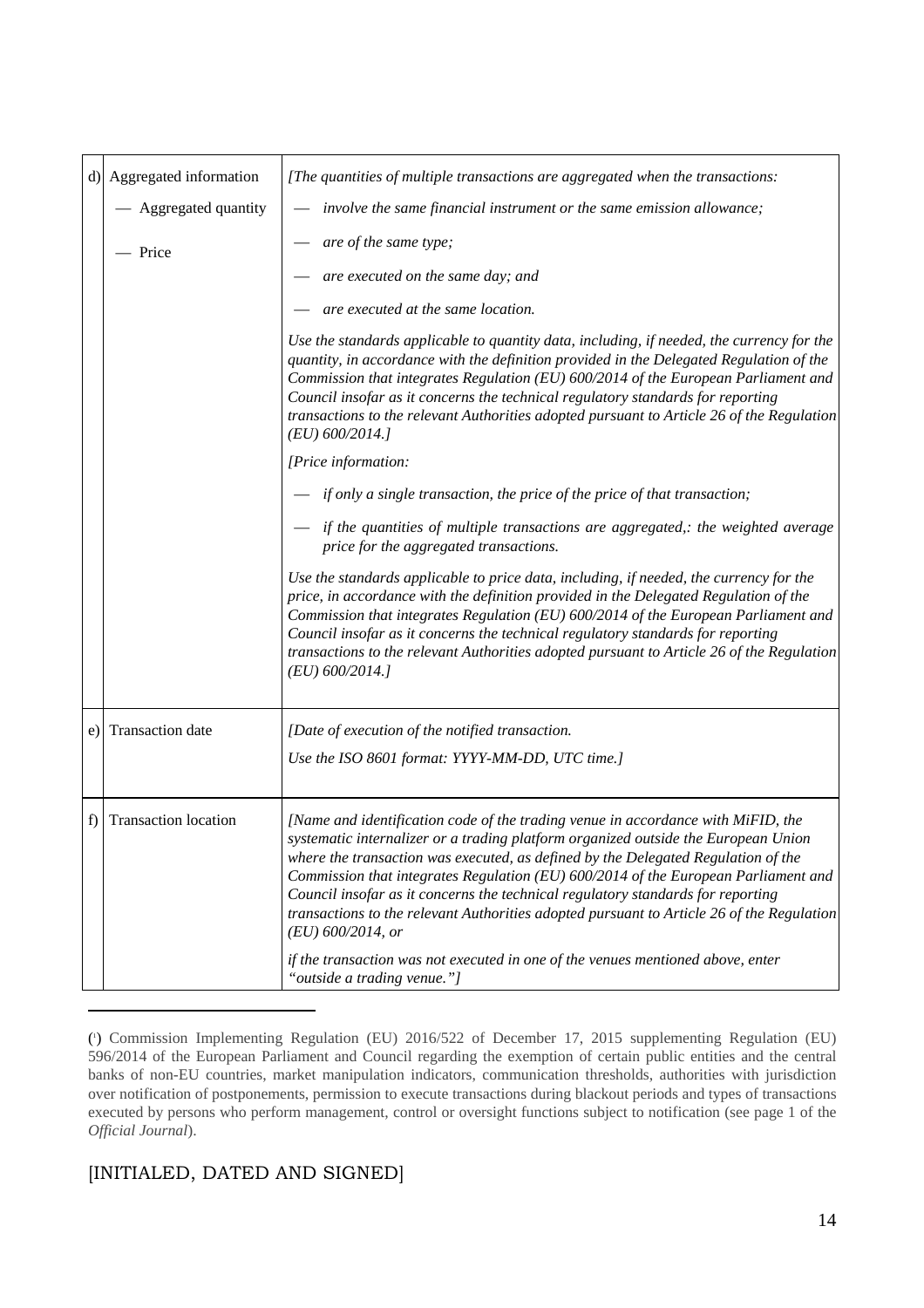### **Annex 4. "Template for the Notification by Significant Parties to Parties Closely Related to Them of the Obligations Incumbent Upon the Parties Closely Related Under Laws in Effect**

**Re.:** Notification of the status of Party Closely Related to Significant Parties with regard to internal dealing, pursuant to Article 19 of Regulation (EU) 596/2014

Dear [•]:

In performance of the obligation set forth in Article 19 of the Regulation (EU) 596/2014 and of the Internal Dealing Code of Parmalat S.p.A. (the "Code"), under which I qualify as a Significant Party in my capacity as [Director, Statutory Auditor, Executive] of the abovementioned Company, I hereby inform you that you are required to comply with the obligations arising from the laws governing internal dealing and, more specifically, the disclosure obligations set forth in the Code and Article 19 of Regulation (EU) 596/2014. I also inform you that I have identified you as a Party Closely Related to me and, consequently, you will be included in the list of Parties Closely Related maintained by the Company.

Taking also into account the potentially criminal nature of the violations that may derive from a failure to comply with the abovementioned disclosure obligations, I urge you to become familiar with the relevant regulations and the Code (annexed to this communication and available on the website of the abovementioned Company: www.parmalat.net).

I specifically remind you that you must communicate to me, using the form provided in Annex 3 to the Code, duly filled in, initialed, dated and signed, within one day from the date of execution, any Significant Transaction that you executed, specifying whether you will personally provide the Consob with the disclosure required pursuant to Article 3 of the Code if you plan to avail yourself of the Company's support

In order to comply with the requirements of the relevant regulations, please return to me a copy this communication and the Code, duly initialed, dated and signed for acknowledgment and acceptance.

Place and date

\_\_\_\_\_\_\_\_\_\_\_\_\_\_\_\_\_\_\_

\_\_\_\_\_\_\_\_\_\_\_\_\_\_\_\_\_\_\_

\_\_\_\_\_\_\_\_\_\_\_\_\_\_\_\_\_\_\_\_

Signature

RECEIVED

Place and date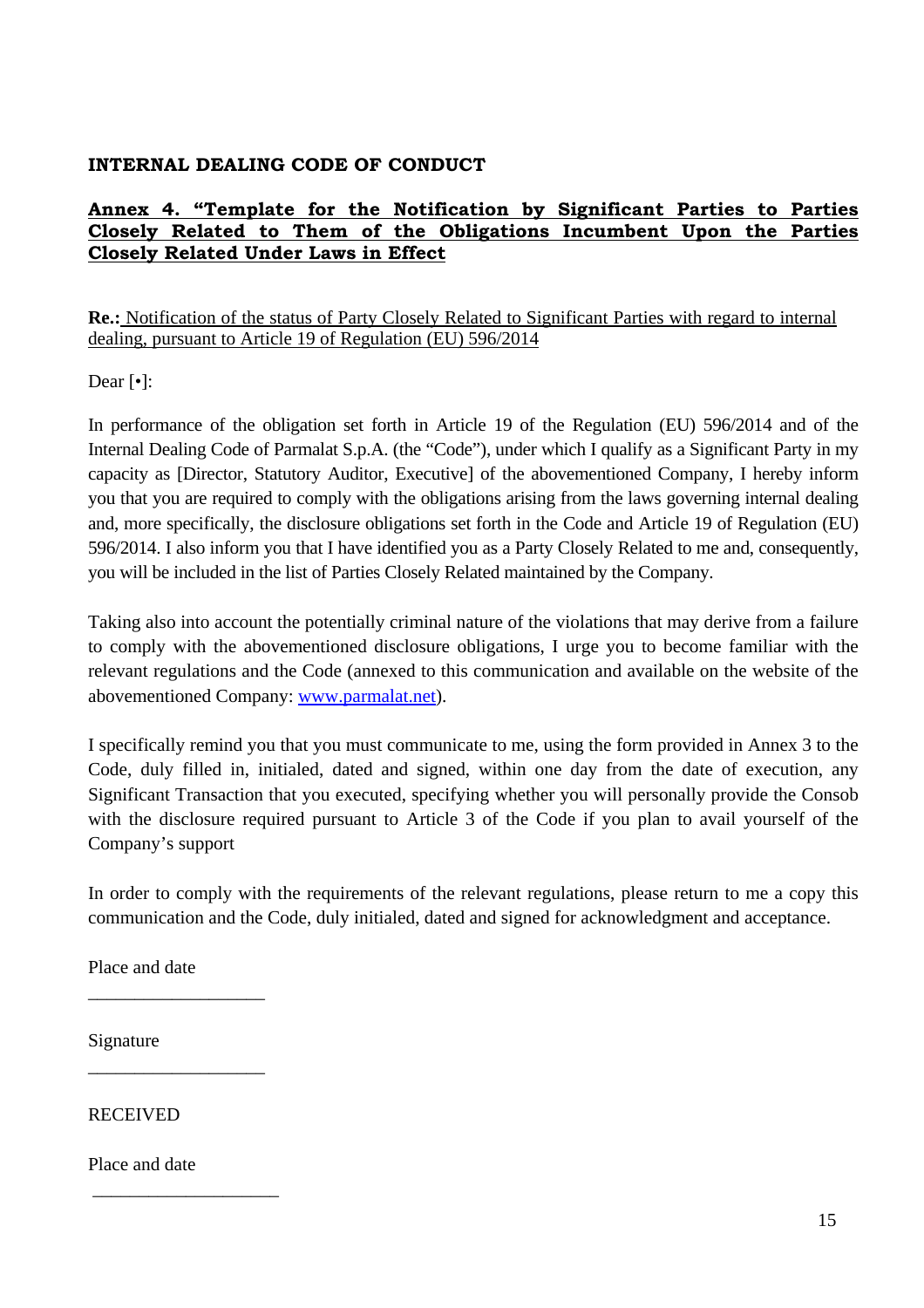### **Annex 5.**

### **Form 1: Communication by the Company to Significant Parties**

Dear :

As required by the provisions of Article 19 of Regulation (EU) 596/2014, we are sending you, together with this communication, the Internal Dealing Code (the "Code").

In this regard, please be advised that your full name has been added, effective as of the date of this communication, to the list of Significant Parties maintained pursuant to the Code, because you are a [Director, Statutory Auditor, Executive] of Parmalat S.p.A.

For operational issues resulting from your inclusion in the abovementioned list, please see the content of the Code and the legislation cited there in.

We also remind you that the abuse of insider information and the manipulation of the market constitute violations subject to criminal and administrative penalties pursuant, *inter alia,* to Article 184 and following articles of Legislative Decree No. 58/1998.

Please confirm receipt of the Code by returning the enclosed affidavit declaring full understanding and acceptance of the Code, duly initialed, dated and signed, using one of the modalities listed in Section 3.3 of the Code

Best regards,  $[\cdot]$ ,  $[date]$ 

The Compliance Officer

PARMALAT S.p.A.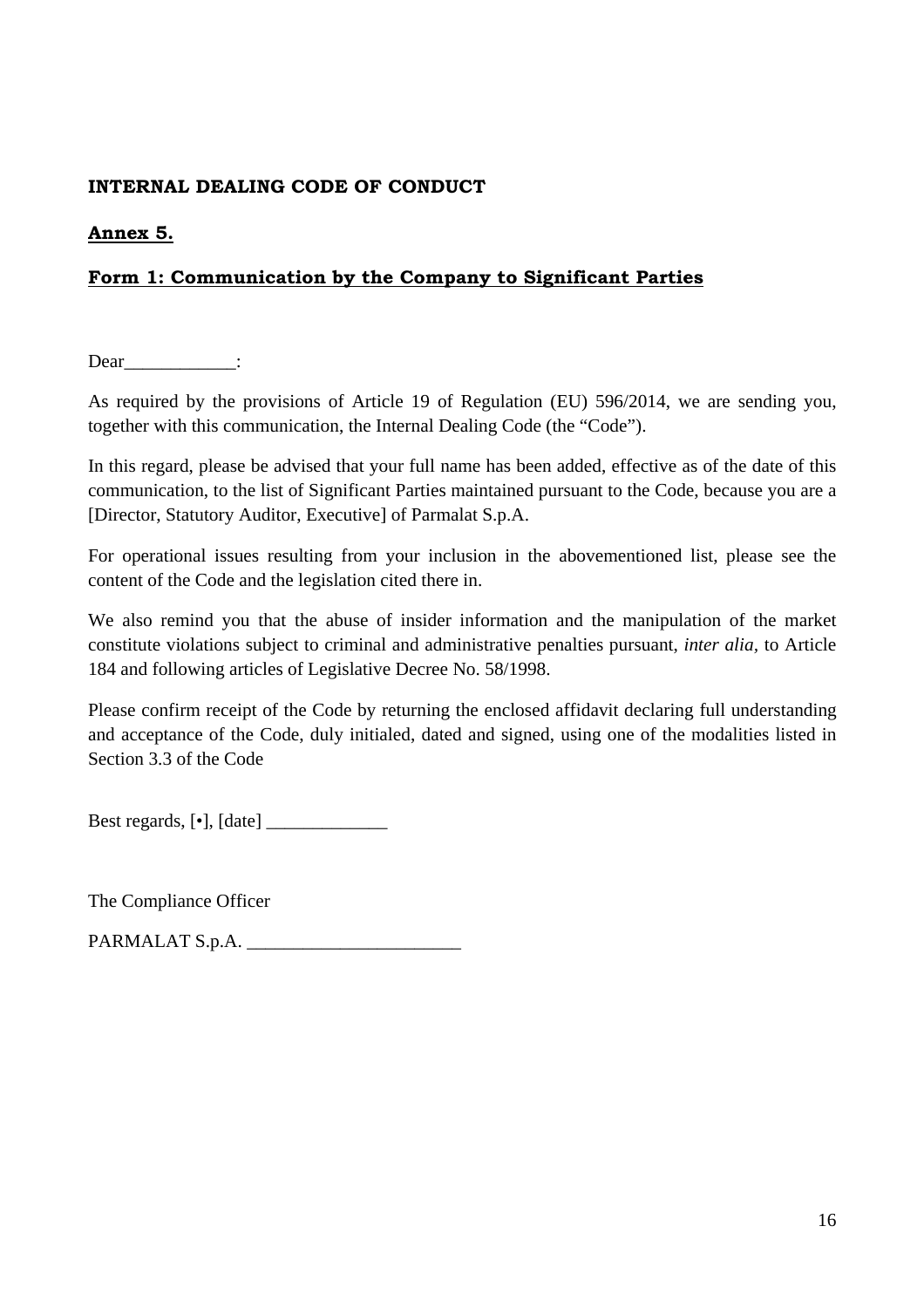### **Annex 5.**

### **Form 2: Affidavit Declaring Full Understanding and Acceptance**

I, the undersigned \_\_\_\_\_\_\_\_\_\_\_\_\_\_\_, in my capacity as Significant Party (as defined in Section 2.1 of the Internal Dealing Code of Conduct approved by the Board of Directors of Parmalat S.p.A. on December 12, 2016 (the "Code"):

- acknowledge that my full name has been included in the list of Significant Parties pursuant to the Code;
- declare that I received the Code and fully accept its content;
- undertaker to abide by all of the obligations incumbent upon me pursuant to the Code, including the obligation to inform the Parties Closely Related to me, as defined in Article 2.2 of the Code, of the disclosure obligations set forth in Article 19 of Regulation (EU) 596/2014 and the Code, and to ensure, pursuant to Article 1381 of the Italian Civil Code, that said Parties Closely Related to me will comply faithfully with the abovementioned obligations;
- entrust to the Company the task of disclosing to the Consob any Significant Transactions executed by me in accordance with the conditions set forth in the Code; [*If the Significant Party intends to personally inform the Consob (see Section 3.1 of the Code, this paragraph should be deleted]*
- for the purpose of updating the list of parties bound by the disclosure obligation under the Code, I provide below the identifying data of the Parties Closely Related to me and undertake to communicate promptly in writing to the Compliance Officer, as identified in the Code, any change in the abovementioned information;
- acknowledge that any violation of the disclosure obligations of Article 19 of Regulation (EU) 596/2014 may cause me to incur the penalties set forth in Article 30 of Regulation (EU) 596/2014 and Article 193 of Legislative Decree No. 58/1998.

#### **IDENTIFYING DATA OF THE PARTIES CLOSELY RELATED**

| <b>First and last name</b> | <b>Family relationship</b> | Place and date of<br>birth | <b>Residential</b><br>address |
|----------------------------|----------------------------|----------------------------|-------------------------------|
|                            |                            |                            |                               |
|                            |                            |                            |                               |
|                            |                            |                            |                               |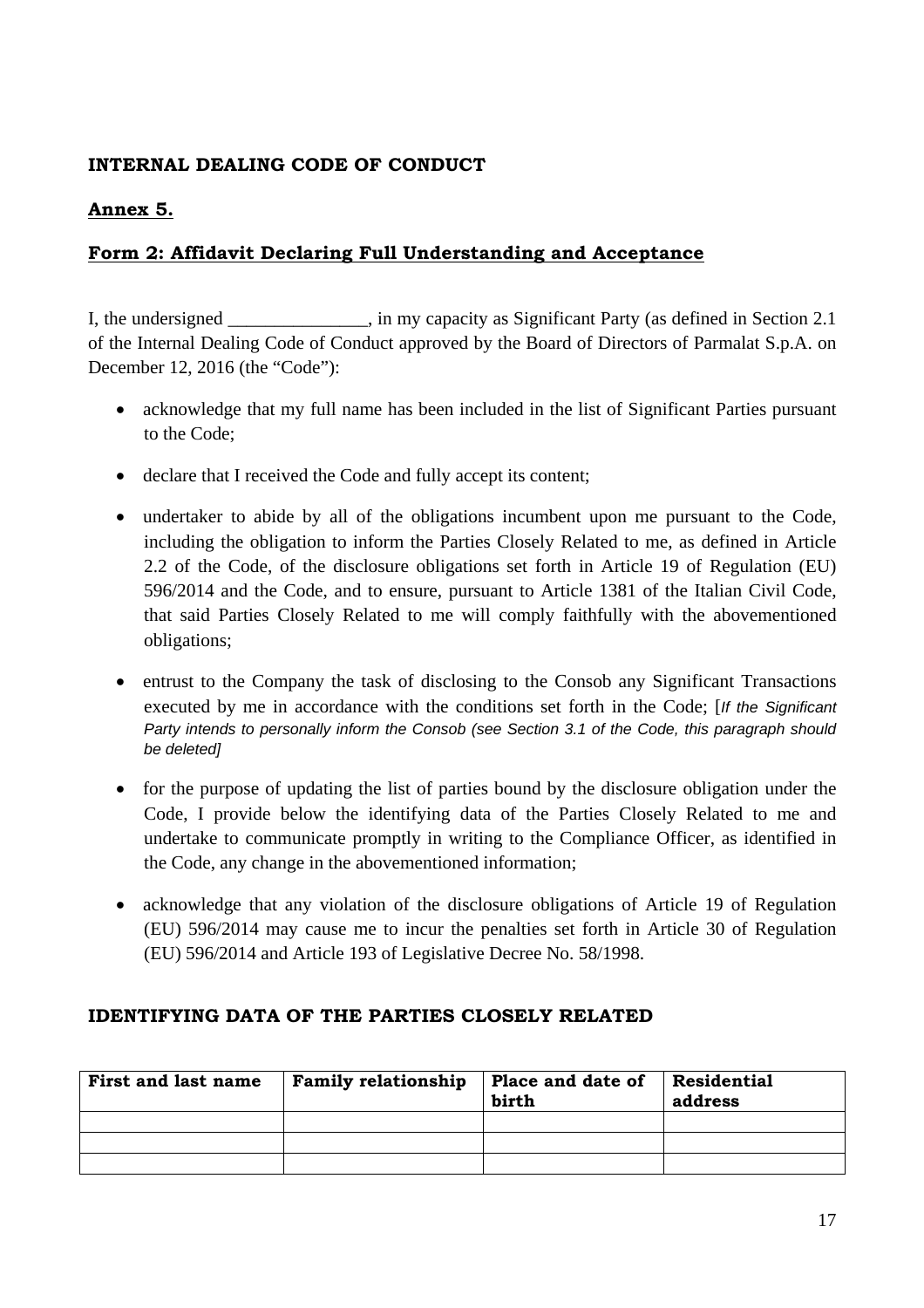| Legal entity,<br>partnership, trust | <b>Type of relationship</b> | Entry number in<br>the corresponding<br><b>Register or other</b><br>identifying data | <b>Registered office</b> |
|-------------------------------------|-----------------------------|--------------------------------------------------------------------------------------|--------------------------|
|                                     |                             |                                                                                      |                          |
|                                     |                             |                                                                                      |                          |

(place) (date)

 $\overline{\phantom{a}}$  , we can consider the constraint of  $\overline{\phantom{a}}$ 

(signature)

#### **Disclosure regarding the processing of personal data**

\_\_\_\_\_\_\_\_\_\_\_\_\_\_\_\_\_\_\_\_\_\_, \_\_\_\_\_\_\_\_\_\_\_\_\_\_\_\_\_\_\_

Pursuant to Legislative Decree 196/2003, I acknowledge that the personal data that I was required to provide pursuant to the Procedure are being collected and processed by Parmalat S.p.A., with registered office at 9 Via G. Silva, in Milan, in its capacity as owner, in compliance with its obligations under internal dealing laws, for the time strictly necessary and exclusively for the purposes of the laws and regulations applicable to internal dealing.

I am aware that the failure to provide said personal data would make it impossible for Parmalat S.p.A. to comply with its statutory obligation and expose it to penalties.

I am aware, the limits deriving from the mandatory nature of the supply of personal data notwithstanding, of the rights provided under Article 7 of Legislative Decree 196/2003, including the right to request the correction, updating and integrations of personal data.

(place) (date)

 $\overline{\phantom{a}}$  , we can consider the constraint of  $\overline{\phantom{a}}$ 

\_\_\_\_\_\_\_\_\_\_\_\_\_\_\_\_\_\_\_\_\_\_, \_\_\_\_\_\_\_\_\_\_\_\_\_\_\_\_\_\_\_

(signature)